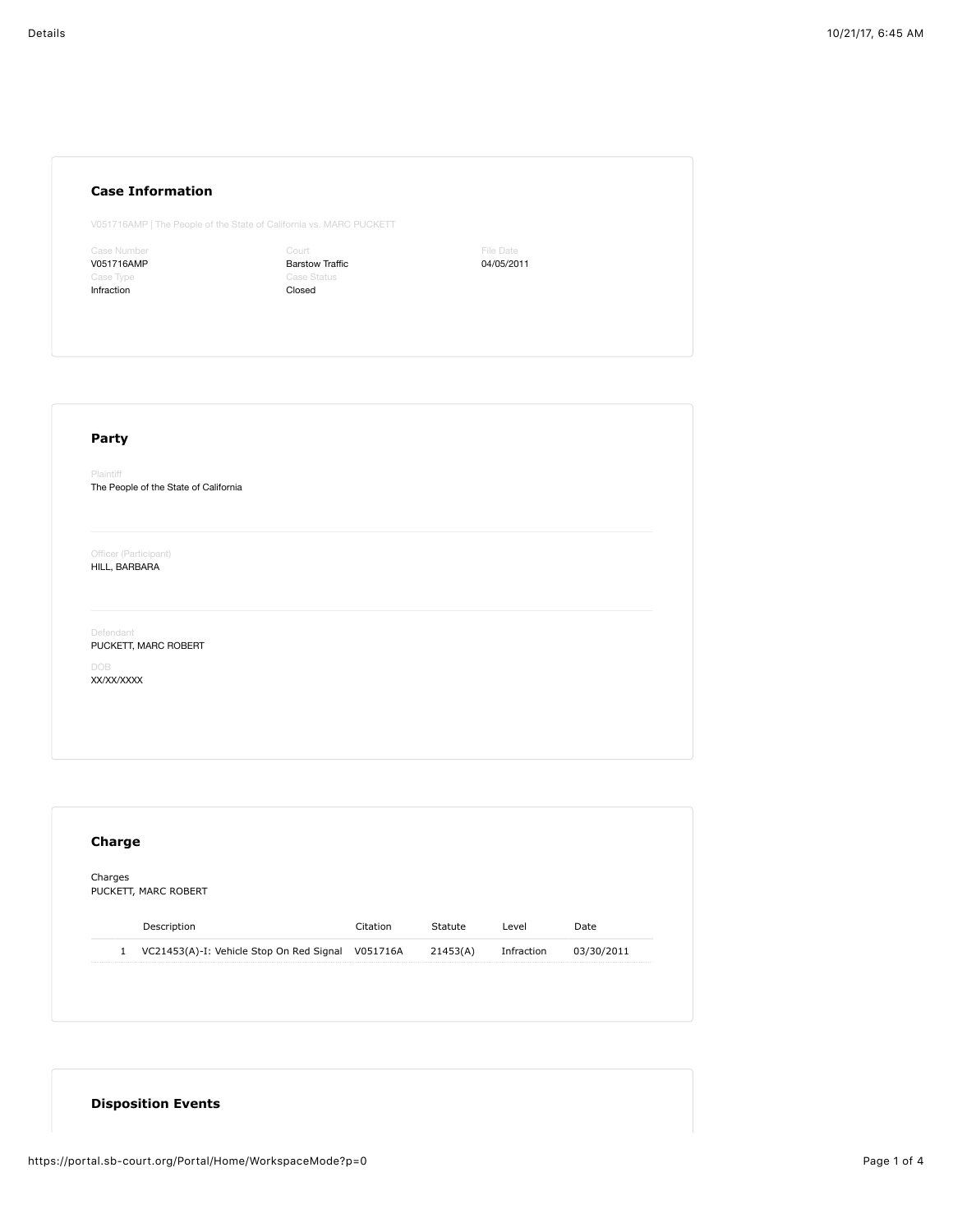| 08/08/2011 Plea -                                        |            |
|----------------------------------------------------------|------------|
| Judicial Officer<br>Pro Tem, Judge                       |            |
| Defendant<br>PUCKETT, MARC ROBERT                        |            |
| VC21453(A)-I: Vehicle Stop On Red Signal<br>$\mathbf{1}$ | Not Guilty |
|                                                          |            |
| 09/06/2011 Disposition -                                 |            |
| Judicial Officer                                         |            |
| Fuertsch, Charles M                                      |            |
| Defendant<br>PUCKETT, MARC ROBERT                        |            |
| VC21453(A)-I: Vehicle Stop On Red Signal<br>$\mathbf{1}$ | Convicted  |
|                                                          |            |
|                                                          |            |
|                                                          |            |

|                           | 04/05/2011 New Filed Case                                                                                                                                                                                                                                                                                                                                                                                                                                                                                                                                                                     |
|---------------------------|-----------------------------------------------------------------------------------------------------------------------------------------------------------------------------------------------------------------------------------------------------------------------------------------------------------------------------------------------------------------------------------------------------------------------------------------------------------------------------------------------------------------------------------------------------------------------------------------------|
|                           | 04/11/2011 DMV Manual Check: Prior Abstract History ▼                                                                                                                                                                                                                                                                                                                                                                                                                                                                                                                                         |
| Comment<br>$\overline{4}$ |                                                                                                                                                                                                                                                                                                                                                                                                                                                                                                                                                                                               |
|                           | 06/06/2011 Advised Deft Of Court Date/Times ▼                                                                                                                                                                                                                                                                                                                                                                                                                                                                                                                                                 |
| Comment                   | ADVISED DEFT OF COURT DATE/TIMES                                                                                                                                                                                                                                                                                                                                                                                                                                                                                                                                                              |
|                           | 06/06/2011 Defendant called requesting information on case                                                                                                                                                                                                                                                                                                                                                                                                                                                                                                                                    |
| Comment                   | DEFENDANT CALLED REQUEST INFORMATION ON CASE                                                                                                                                                                                                                                                                                                                                                                                                                                                                                                                                                  |
|                           | 06/06/2011 Appear by Date Extension ▼                                                                                                                                                                                                                                                                                                                                                                                                                                                                                                                                                         |
| Comment                   | DATE TO APPEAR EXTENDED 60 DAYS.                                                                                                                                                                                                                                                                                                                                                                                                                                                                                                                                                              |
|                           | 08/08/2011 Legacy Minutes                                                                                                                                                                                                                                                                                                                                                                                                                                                                                                                                                                     |
| Comment                   | RGF, C-COMMISSIONER CLERK: C4272-HEATHER MACDONALD BAILIFF J PARK - APPEARANCES DEFENDANT<br>PRESENT. - PROCEEDINGS ACTION CAME ON FOR ARRAIGNMENT ADVISAL OF RIGHTS SIGNED BY DEFENDANT<br>AND FILED. DEFENDANT GIVES TRUE NAME AS CHARGED. DEFENDANT ARRAIGNED. - PLEA INFORMATION<br>DEFENDANT PLEADS NOT GUILTY TO ALL COUNTS. - HEARINGS COURT TRIAL SET FOR 09/06/2011 AT 8:30 IN<br>DEPARTMENT V14, ESTIMATED 0 DAYS, DEFENDANT ORDERED TO APPEAR ON HEARING DATE, - CUSTODY STATUS<br>DEFENDANT RELEASED. NOTICE OF COURT TRIAL SETTING & WAIVER OF BAIL POSTING FILED. ============= |
|                           | 08/08/2011 Arraignment                                                                                                                                                                                                                                                                                                                                                                                                                                                                                                                                                                        |
| Original Type             | Arraignment                                                                                                                                                                                                                                                                                                                                                                                                                                                                                                                                                                                   |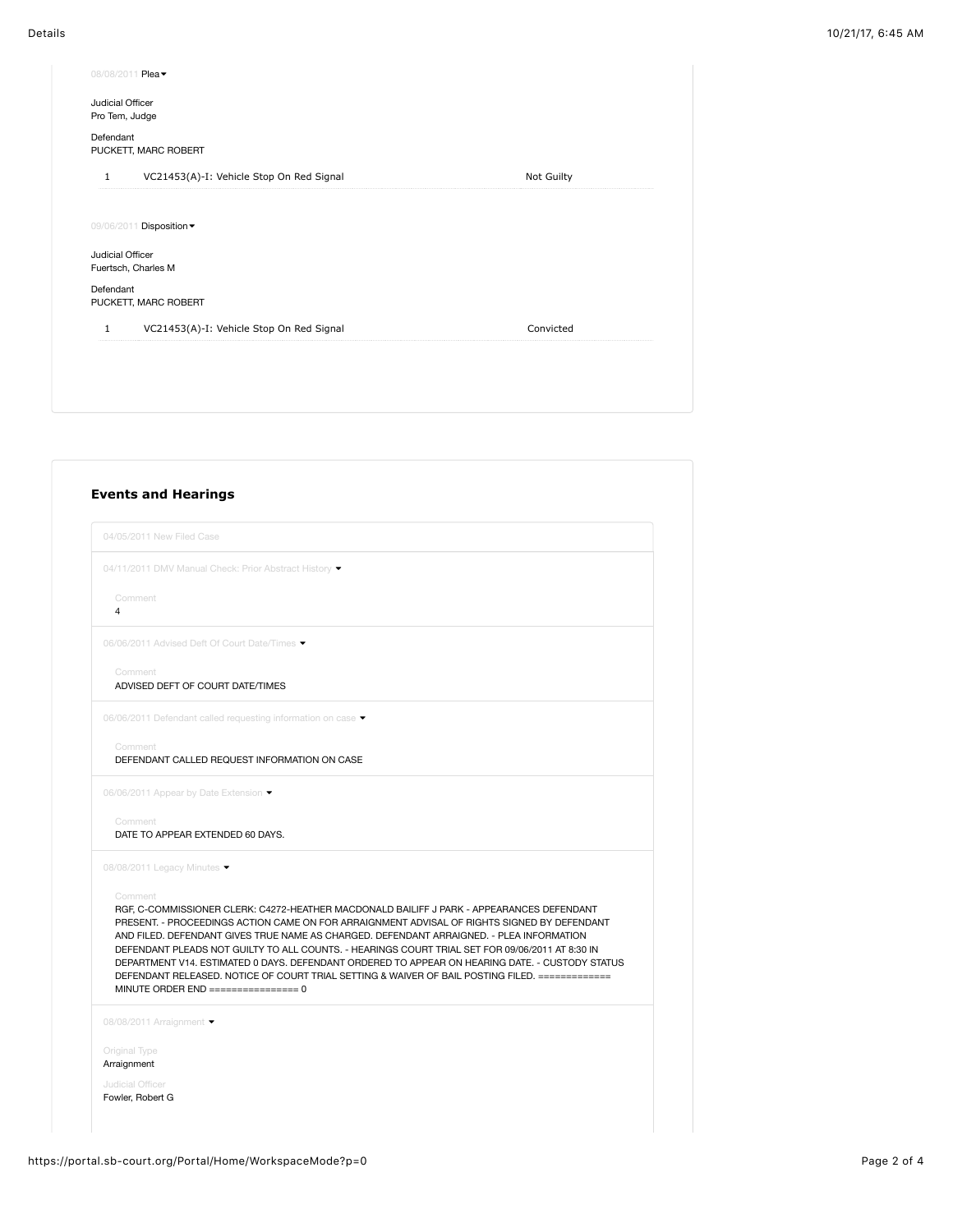| Result<br>Continued Court's motion                           |                                                                                                                                                                                                                                                                                                                                                                                                                                                                                                                                                                                                                                                                  |
|--------------------------------------------------------------|------------------------------------------------------------------------------------------------------------------------------------------------------------------------------------------------------------------------------------------------------------------------------------------------------------------------------------------------------------------------------------------------------------------------------------------------------------------------------------------------------------------------------------------------------------------------------------------------------------------------------------------------------------------|
| 09/06/2011 Legacy Minutes ▼                                  |                                                                                                                                                                                                                                                                                                                                                                                                                                                                                                                                                                                                                                                                  |
| Comment                                                      | 9:39 CMF, P-JUDGE PRO TEM CLERK: MC1-MARYANN CHAVEZ DEFENDANT NOT PRESENT. OFFICER PRESENT. -<br>PROCEEDINGS ACTION CAME ON FOR COURT TRIAL - FINDINGS/ADVISALS: COURT FINDS DEFENDANT GUILTY AS<br>TO COUNT(S) 1. - SENTENCING INFORMATION FOR ALL CHARGES. AS TO COUNT(S) 1, COURT ORDERS A FINE<br>IMPOSED IN THE AMOUNT OF \$200.00. NUMBER OF CONVICTED COUNTS 001 WITH A CONVICTION ASSESSMENT<br>FEE INCLUDED. BY 10/06/2011. - DEFENDANT REFERRED TO THE COURT'S CALL CENTER AT: 909-387-1470<br>ADDRESS:CENTRAL MAIL BOX 15005, SAN BERNARDINO CA 92415-0250. - CUSTODY STATUS DEFENDANT<br>RELEASED. ============= MINUTE ORDER END ================ 0 |
| 09/06/2011 Court Trial •                                     |                                                                                                                                                                                                                                                                                                                                                                                                                                                                                                                                                                                                                                                                  |
| Original Type<br>Court Trial                                 |                                                                                                                                                                                                                                                                                                                                                                                                                                                                                                                                                                                                                                                                  |
| Judicial Officer<br>Fuertsch, Charles M                      |                                                                                                                                                                                                                                                                                                                                                                                                                                                                                                                                                                                                                                                                  |
| Hearing Time<br>8:30 AM                                      |                                                                                                                                                                                                                                                                                                                                                                                                                                                                                                                                                                                                                                                                  |
| Result<br>Held                                               |                                                                                                                                                                                                                                                                                                                                                                                                                                                                                                                                                                                                                                                                  |
| 09/07/2011 Note: ▼                                           |                                                                                                                                                                                                                                                                                                                                                                                                                                                                                                                                                                                                                                                                  |
| Comment<br>MLD MOTION FOR NEW TRIAL FORM TO DEFT             |                                                                                                                                                                                                                                                                                                                                                                                                                                                                                                                                                                                                                                                                  |
| 09/07/2011 Defendant called requesting information on case ▼ |                                                                                                                                                                                                                                                                                                                                                                                                                                                                                                                                                                                                                                                                  |
| Comment<br>DEFENDANT CALLED REQUEST INFORMATION ON CASE      |                                                                                                                                                                                                                                                                                                                                                                                                                                                                                                                                                                                                                                                                  |
| 10/20/2011 Conversion event ▼                                |                                                                                                                                                                                                                                                                                                                                                                                                                                                                                                                                                                                                                                                                  |
| Comment<br>CREDIT CARD TRANSACTION ID 024-0133829676         |                                                                                                                                                                                                                                                                                                                                                                                                                                                                                                                                                                                                                                                                  |
| 10/20/2011 Defendant Made a Payment ▼                        |                                                                                                                                                                                                                                                                                                                                                                                                                                                                                                                                                                                                                                                                  |
| Comment<br>DEFENDANT MADE A PAYMENT OF \$200.00.             |                                                                                                                                                                                                                                                                                                                                                                                                                                                                                                                                                                                                                                                                  |
| 01/05/2017 Over 5 years old                                  |                                                                                                                                                                                                                                                                                                                                                                                                                                                                                                                                                                                                                                                                  |

| <b>Financial</b>     |                                                                        |                         |                      |                      |
|----------------------|------------------------------------------------------------------------|-------------------------|----------------------|----------------------|
| PUCKETT, MARC ROBERT | <b>Total Financial Assessment</b><br><b>Total Payments and Credits</b> |                         |                      | \$200.00<br>\$200.00 |
| 9/6/2011             | <b>Transaction Assessment</b>                                          |                         |                      | \$190.00             |
| 9/6/2011             | <b>Transaction Assessment</b>                                          |                         |                      | \$10.00              |
| 10/20/2011           | Counter Payment                                                        | Receipt # 20111020-2102 | PUCKETT, MARC ROBERT | ( \$200.00)          |
| 2/8/2016             | <b>Transaction Assessment</b>                                          |                         |                      | \$0.00               |